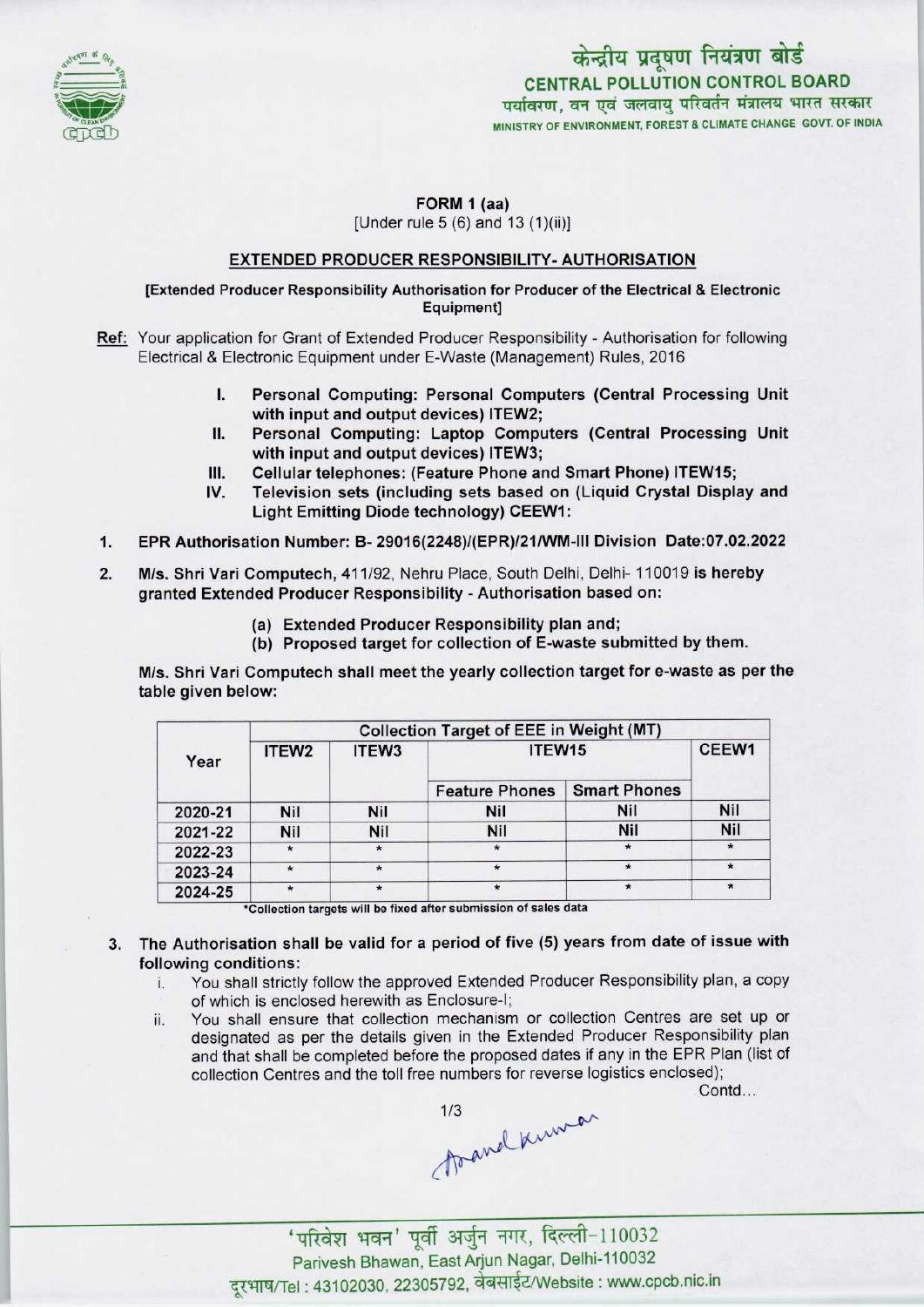

#### From pre page...

- iii. You shall ensure that all the collected e-waste is channelized to your dismantler/recycler M/s Greenzon Recycling Pvt. Ltd R-30, UPSIDC Industrial Area, Sikandrabad, Bulandshar and record shall be maintained at dismantler/recycler and at your end.
- iv. You shall maintain records, in Form-2 of these Rules, of e-waste and make such records available for scrutiny by Central Pollution Control Board;
- v. You shall file annual returns in Form-3 to the Central Pollution Control Board on or before 30th day of June following the financial year to which that returns relates.

# vi. General Terms & Conditions of the Authorisation:

- a. The authorisation shall comply with provisions of the Environment (Protection) Act, 1986 and the E-waste (Management) Rules, 2016 made there under;
- b.The authorisation or its renewal shall be produced for inspection at the request of an officer authorised by the Central Pollution Control Board;
- c.Any change in the approved Extended Producer Responsibility plan should be informed to Central Pollution Control Board within 15 days on which decision shall be communicated by Central Pollution Control Board within sixty days;
- d. It is the duty of the authorised person to take prior permission of the Central Pollution Control Board to close down any collection centre/points or any other facility which are part of the EPR plan;
- e.An application for the renewal of authorisation shall be made as laid down in subrule (vi) of rule of 13(1) the E-Waste (Management) Rules, 2016;
- f. The Board reserves right to cancel/amend/revoke the authorisation at any time as per the policy of the Board or Government.

### vii. Additional Conditions: -

- a) That the applicant will submit annual sales data along with annual returns;
- b)That the applicant has to ensure that the addresses of collection points provided by them in their EPR Plan are correct and traceable and the collection points/centres are functional;
- c) That the applicant will submit revised application for grant of EPR Authorisation in case of applicant adding/changing PRO or changing its EPR Plan;

 $2/3$ 

Contd

foraved Kumar